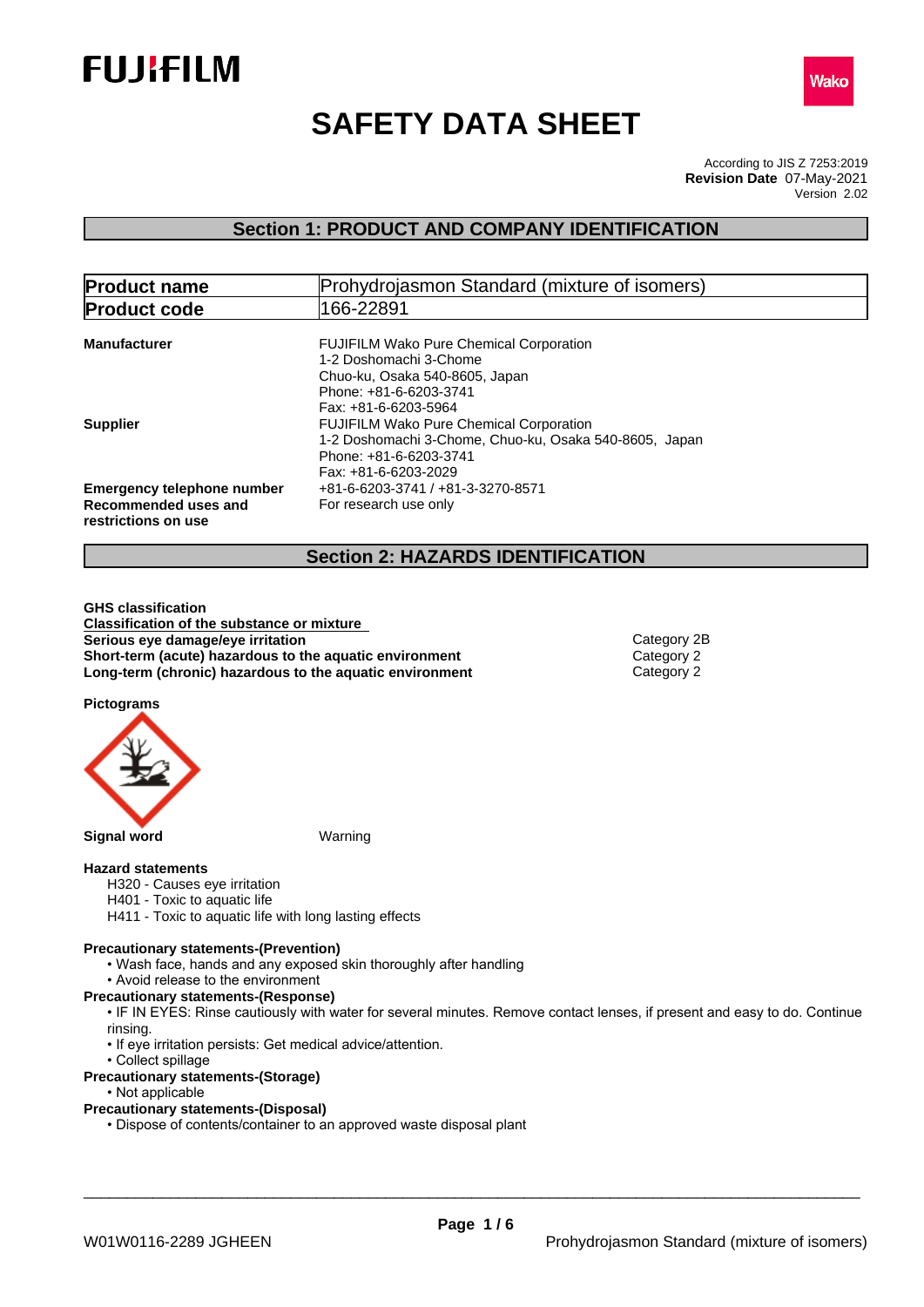#### **Others Other hazards** Not available

## **Section 3: COMPOSITION/INFORMATION ON INGREDIENTS**

**Single Substance or Mixture** Substance

**Formula** C15H26O3

| <b>Chemical Name</b>   | <br>Weight-% | Molecular weight        | <b>ENCS</b> | <b>ISHL</b><br>. NO. | <b>CAS RN</b><br>$\sim$                     |
|------------------------|--------------|-------------------------|-------------|----------------------|---------------------------------------------|
| rohvdrojasmon<br>Jrob. | 98.0         | ר י<br>$\sim$<br>254.37 | N/t         | 100<br>۱۰-۰          | $-70 -$<br>. .<br>™ 584.<br>,,,<br><i>.</i> |

## **Impurities and/or Additives:** Not applicable

**Substances Remarks:** This product is composed of isomer mixture.

### **Section 4: FIRST AID MEASURES**

#### **Inhalation**

Remove to fresh air. If symptoms persist, call a physician.

### **Skin contact**

Wash off immediately with soap and plenty of water. If symptoms persist, calla physician.

### **Eye contact**

IF IN EYES: Rinse cautiously with water forseveral minutes. Remove contact lenses, if present and easy to do. Continue rinsing. Immediate medical attention is required.

#### **Ingestion**

Rinse mouth. Never give anything by mouth to an unconscious person. Call a physician or poison control center immediately. Do not induce vomiting without medical advice.

### **Protection of first-aiders**

Use personal protective equipment as required.

### **Section 5: FIRE FIGHTING MEASURES**

### **Suitable extinguishing media**

Water spray (fog), Carbon dioxide (CO2), Foam, Extinguishing powder, Sand

**Unsuitable extinguishing media**

No information available

### **Specific hazards arising from the chemical product**

Thermal decomposition can lead to release of irritating and toxic gases and vapors.

**Special extinguishing method**

### No information available

### **Special protective actions for**

**fire-fighters**

Use personal protective equipment as required.Firefighters should wear self-contained breathing apparatus and full firefighting turnout gear.

### **Section 6: ACCIDENTAL RELEASE MEASURES**

#### **Personal precautions, protective equipment and emergency procedures**

For indoor, provide adequate ventilation process until the end of working. Deny unnecessary entry other than the people involved by, for example, using a rope. While working, wear appropriate protective equipments to avoid adhering it on skin, or inhaling the gas. Work from windward, and retract the people downwind.

### **Environmental precautions**

To be careful not discharged to the environment without being properly handled waste water contaminated.

**Methods and materials for contaminent and methods and materials for cleaning up**

Absorb dry sand, earth, sawdust and the waste. Collect empty container that can be sealed.

**Recoverly, neutralization** No information available

### **Secondary disaster prevention measures**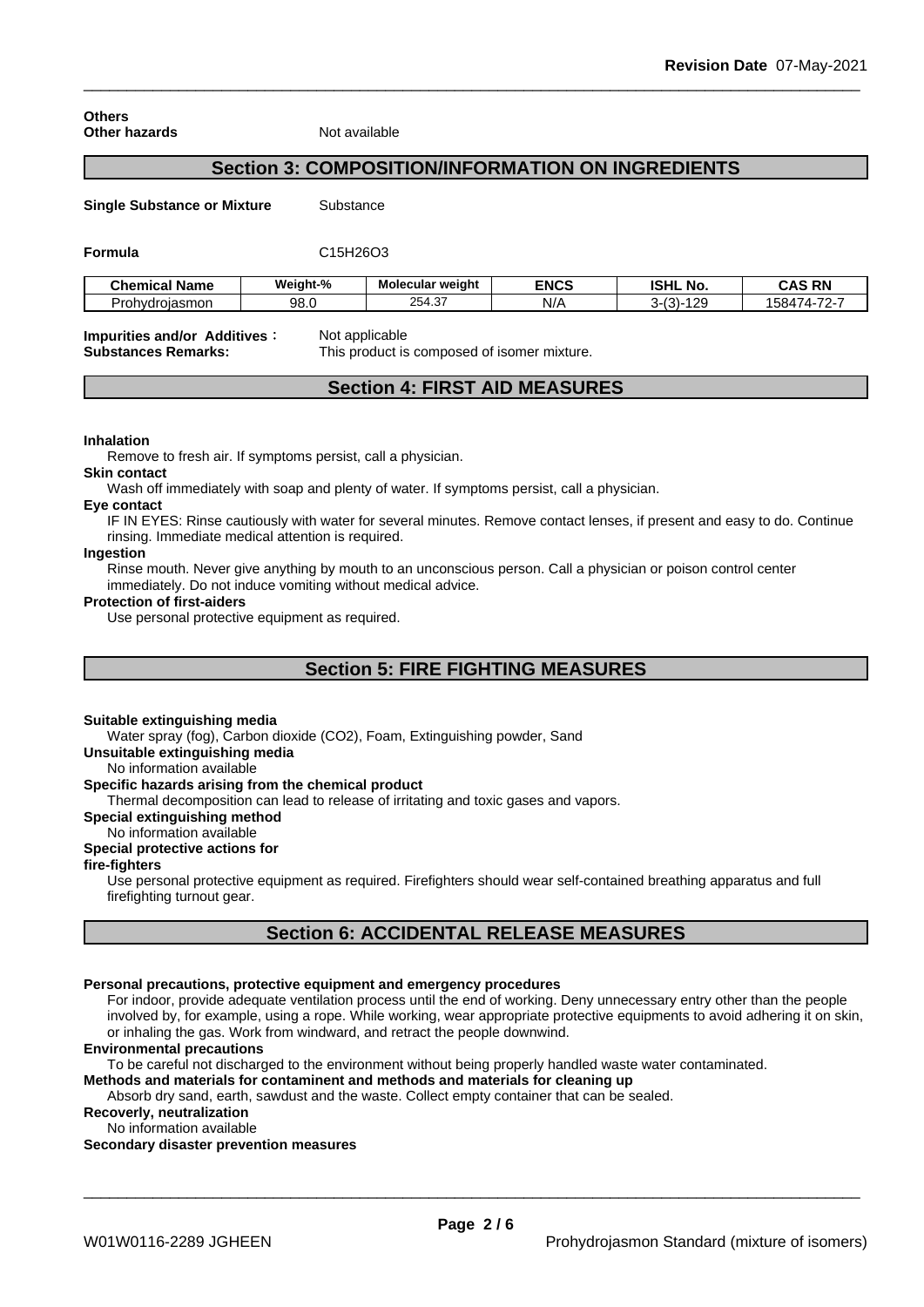Clean contaminated objects and areas thoroughly observing environmental regulations.

### **Section 7: HANDLING AND STORAGE**

### **Handling**

### **Technical measures**

Flammable. Avoid contact with high temperature objects, spark, and strong oxidizing agents. Use with local exhaust ventilation.

#### **Precautions**

Do not rough handling containers, such as upsetting, falling, giving a shock, and dragging. Prevent leakage, overflow, and scattering. Not to generate steam and dust in vain. Seal the container after use. After handling, wash hands and face, and then gargle. In places other than those specified, should not be smoking or eating and drinking. Should not be brought contaminated protective equipment and gloves to rest stops. Deny unnecessary entry of non-emergency personnel to the handling area.

#### **Safety handling precautions**

Use personal protective equipment as required. Avoid contact with skin, eyes or clothing. Keep away from heat, sparks, flame and other sources of ignition (i.e., pilot lights, electric motors and static electricity)

#### **Storage**

#### **Safe storage conditions**

**Storage conditions** Keep container protect from light tightly closed. Store in a cool (2-10 °C) place. Packed with an inert gas. **Safe packaging material** Glass **Incompatible substances** Strong oxidizing agents

### **Section 8: EXPOSURE CONTROLS/PERSONAL PROTECTION**

#### **Engineering controls**

In case of indoor workplace, seal the source or use a local exhaust system. Provide the safety shower facility, and handand eye-wash facility. And display their position clearly.

**Exposure limits** This product, as supplied, does not contain any hazardous materials with occupational exposure limits established by the region specific regulatory bodies.

### **Personal protective equipment**

**Respiratory protection** Protective mask **Hand protection** Protective gloves **Eye protection protective eyeglasses or chemical safety goggles Skinandbody protection** Long-sleeved work clothes

**General hygiene considerations**

Handle in accordance with good industrial hygiene and safety practice.

### **Section 9: PHYSICAL AND CHEMICAL PROPERTIES**

| Colorless - slightly yellow |
|-----------------------------|
| clear                       |
| liquid                      |
| No data available           |
| No data available           |
| 340 °C                      |
| No data available           |
| No data available           |
| No data available           |
|                             |
|                             |
| No data available           |
| No data available           |
| 145 $\degree$ C             |
| No data available           |
| 342 °C                      |
|                             |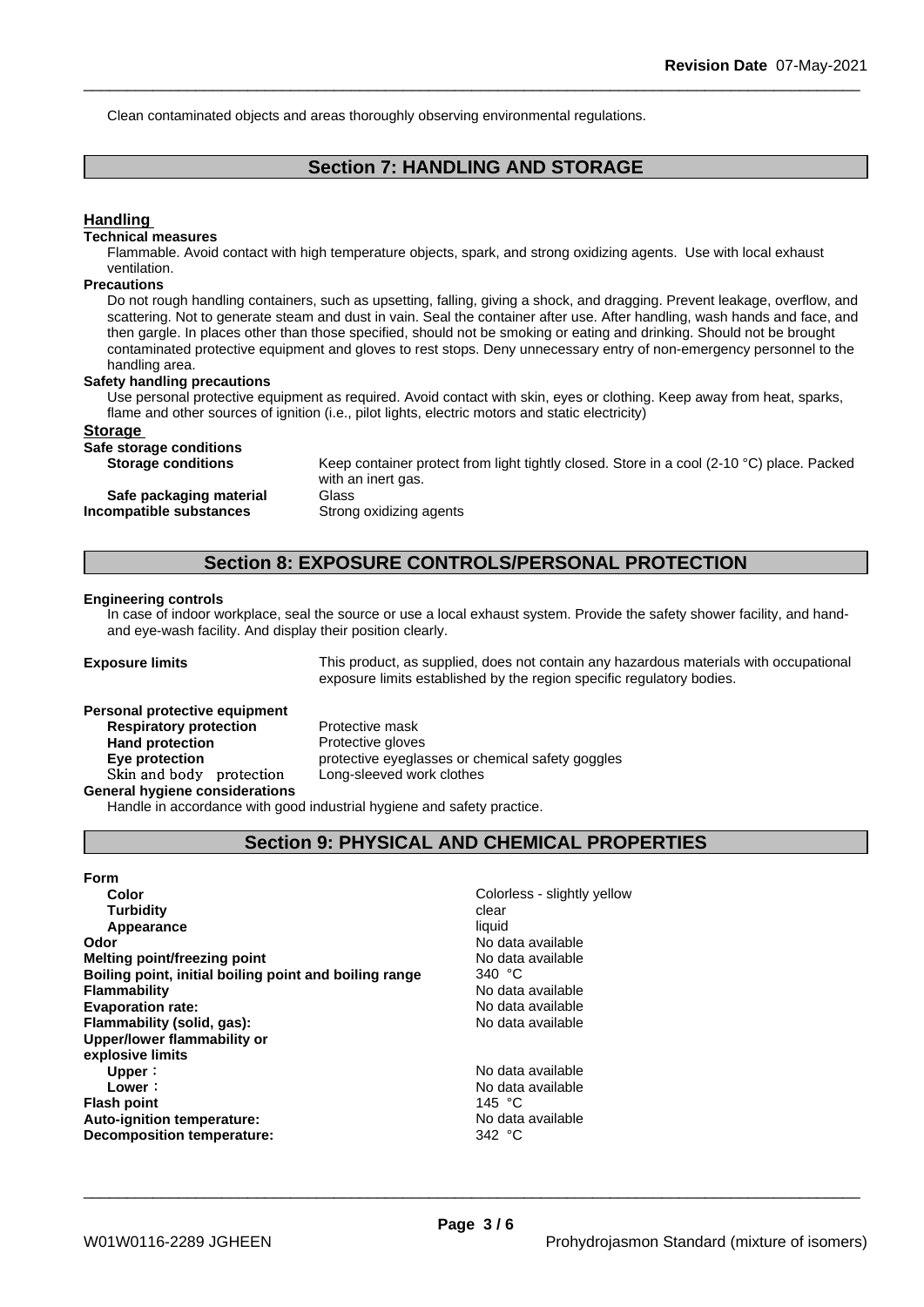**pH** No data available<br>Viscosity (coefficient of viscosity) No data available **Viscosity (coefficient of viscosity)** No data available<br> **Dynamic viscosity Dynamic viscosity Dynamic** viscosity

**n-Octanol/water partition coefficient:(log Pow) Vapour pressure**<br> **Specific Gravity / Relative density**<br> **Specific Gravity / Relative density**<br> **All Specific Gravity / Relative density**<br> **All Specific Gravity / Relative density Specific Gravity / Relative density Vapour density No data available Particle characteristics** No data available

**Solubilities** Ethanol and acetone : soluble . water : practically insoluble,or insoluble .<br>No data available

### **Section 10: STABILITY AND REACTIVITY**

#### **Stability**

**Reactivity** No data available **Chemical stability** May be altered by light. **Hazardous reactions** None under normal processing **Conditions to avoid** Extremes of temperature and direct sunlight, Heat, flames and sparks, static electricity, spark **Incompatible materials** Strong oxidizing agents **Hazardous decomposition products** Carbon monooxide (CO), Carbon dioxide (CO2)

### **Section 11: TOXICOLOGICAL INFORMATION**

**Acute toxicity**

| <b>Chemical Name</b> | Oral LD50                      | <b>LD50</b><br><b>Dermal</b> | .C50<br><b>Inhalation</b> |
|----------------------|--------------------------------|------------------------------|---------------------------|
| Prohydrojasmon       | -<br>$0.000 -$<br>Rat<br>ma/ka | $N/\Delta$<br>$\cdots$       | N/A                       |

| <b>Skin irritation/corrosion</b>         | No data available |
|------------------------------------------|-------------------|
| Serious eye damage/ irritation           | No data available |
| <b>Respiratory or skin sensitization</b> | No data available |
| Reproductive cell mutagenicity           | No data available |
| Carcinogenicity                          | No data available |
| <b>Reproductive toxicity</b>             | No data available |
| <b>STOT-single exposure</b>              | No data available |
| <b>STOT-repeated exposure</b>            | No data available |
| <b>Aspiration hazard</b>                 | No data available |

### **Section 12: ECOLOGICAL INFORMATION**

**Ecotoxicity** No information available

**Other data** No data available

**Persistence and degradability** No information available<br>**Bioaccumulative potential** No information available **Bioaccumulative potential Mobility** in soil **Mobility** in soil **No** information available **Hazard to the ozone layer** No information available<br> **Other Data** Toxic to aquatic life with

Toxic to aquatic life with long lasting effects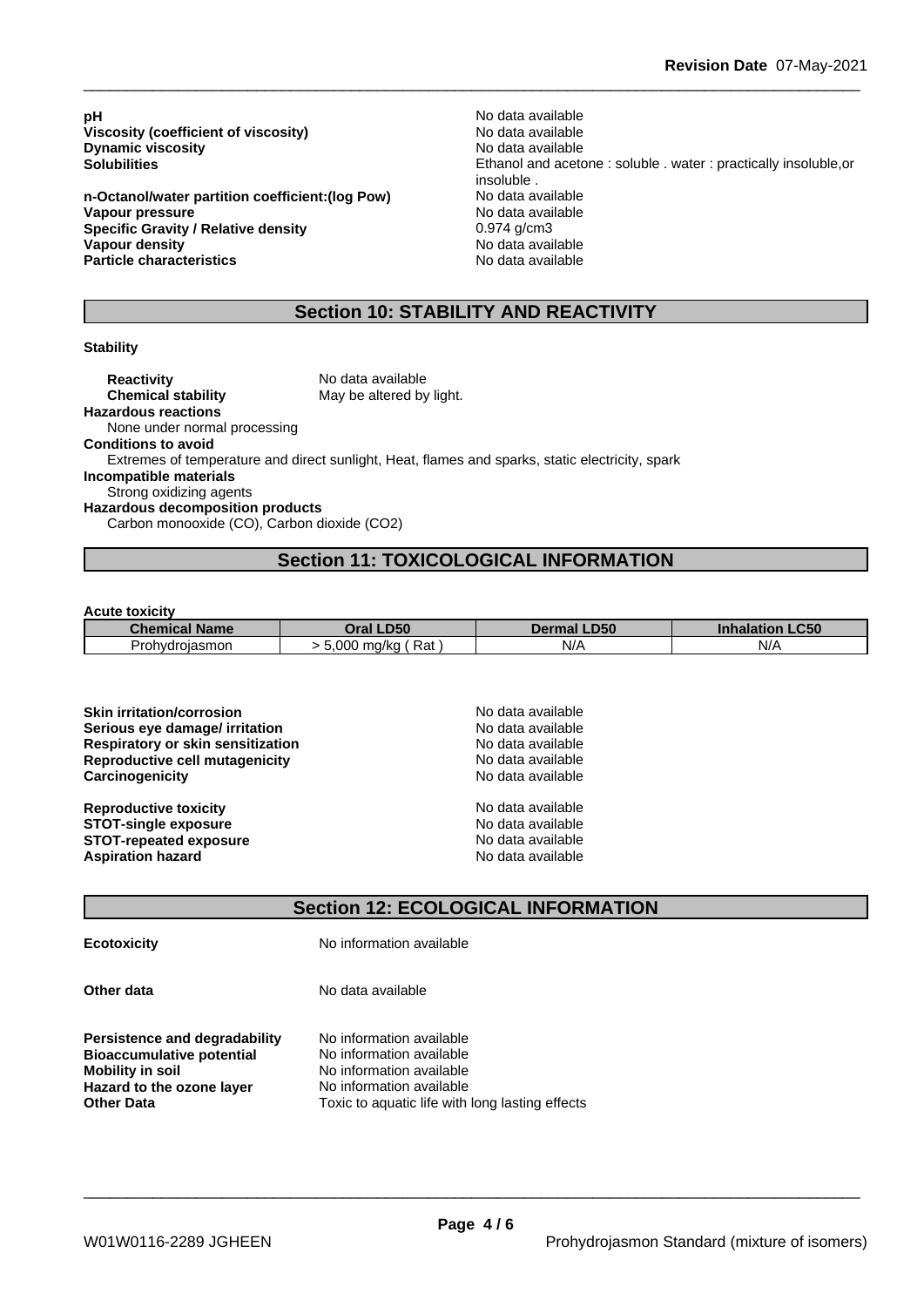### **Section 13: DISPOSAL CONSIDERATIONS**

#### **Waste from residues**

Disposal should be in accordance with applicable regional, national and local laws and regulations. **Contaminated container and contaminated packaging**

Disposal should be in accordance with applicable regional, national and local laws and regulations.

### **Section 14: TRANSPORT INFORMATION**

| <b>ADR/RID</b>                                                 |                                                                      |
|----------------------------------------------------------------|----------------------------------------------------------------------|
| <b>UN number</b>                                               | <b>UN3082</b>                                                        |
| Proper shipping name:                                          | Environmentally hazardous substance, liquid, n.o.s. (Prohydrojasmon) |
| UN classfication                                               | 9                                                                    |
| <b>Subsidiary hazard class</b>                                 |                                                                      |
| Packing group                                                  | Ш                                                                    |
| <b>Marine pollutant</b>                                        | Yes                                                                  |
| <b>IMDG</b>                                                    |                                                                      |
| UN number                                                      | <b>UN3082</b>                                                        |
| Proper shipping name:                                          | Environmentally hazardous substance, liquid, n.o.s. (Prohydrojasmon) |
| UN classfication                                               | 9                                                                    |
| <b>Subsidiary hazard class</b>                                 |                                                                      |
| <b>Packing group</b>                                           | Ш                                                                    |
| <b>Marine pollutant (Sea)</b>                                  | Yes                                                                  |
| <b>Transport in bulk according to</b> No information available |                                                                      |
| Annex II of MARPOL 73/78 and                                   |                                                                      |
| the IBC Code                                                   |                                                                      |
| <b>IATA</b>                                                    |                                                                      |
| <b>UN number</b>                                               | <b>UN3082</b>                                                        |
| Proper shipping name:                                          | Environmentally hazardous substance, liquid, n.o.s. (Prohydrojasmon) |
| <b>UN classfication</b>                                        | 9                                                                    |
| <b>Subsidiary hazard class</b>                                 |                                                                      |
| Packing group                                                  | Ш                                                                    |
| <b>Environmentally Hazardous</b>                               | Yes                                                                  |
| <b>Substance</b>                                               |                                                                      |

### **Section 15: REGULATORY INFORMATION**

| Key literature references and<br>sources for data etc.            | NITE: National Institute of Technology and Evaluation (JAPAN)<br>http://www.safe.nite.go.jp/japan/db.html                                              |
|-------------------------------------------------------------------|--------------------------------------------------------------------------------------------------------------------------------------------------------|
|                                                                   | <b>Section 16: OTHER INFORMATION</b>                                                                                                                   |
| <b>Register Law</b><br><b>Export Trade Control Order</b>          | Not applicable                                                                                                                                         |
| <b>Pollutant Release and Transfer Not applicable</b>              |                                                                                                                                                        |
| <b>Civil Aeronautics Law</b>                                      | Misellaneous Dangerous Substances and Articles (Ordinance Art. 194, MITL Nortification<br>for Air Transportation of Explosives etc., Attached Table 1) |
| and storage of dangerous<br>goods in ship                         | Transport by Ship and Storage, Attached Table 1)                                                                                                       |
| <b>Regulations for the carriage</b>                               | Noxious Substances (Ordinance Art.3, Ministry of Transportation Ordinance Regarding                                                                    |
| Industrial Safety and Health Act Not applicable                   |                                                                                                                                                        |
| <b>Poisonous and Deleterious</b><br><b>Substances Control Law</b> | Not applicable                                                                                                                                         |
| <b>Fire Service Act</b>                                           | Category IV, Class III petroleums, dangerous grade 3                                                                                                   |
| Japanese regulations                                              |                                                                                                                                                        |
| <b>TSCA</b>                                                       |                                                                                                                                                        |
| <b>EINECS/ELINCS</b>                                              |                                                                                                                                                        |